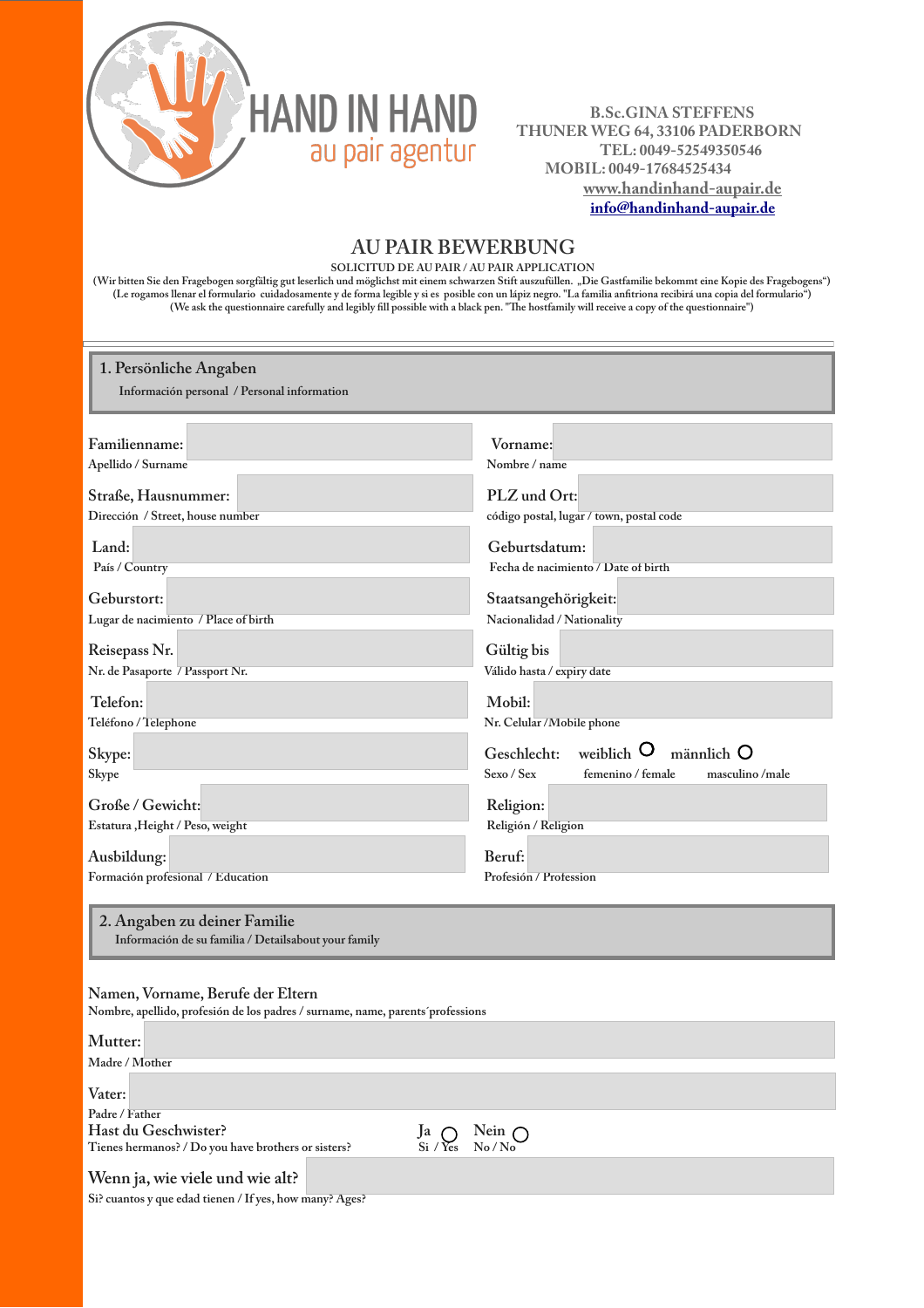| 3. Angaben zum Au Pair-Aufenthalt<br>Información sobre su estancia como Au Pair / Information about your placement                                                                               |                             |                                                                                                                         |                                       |
|--------------------------------------------------------------------------------------------------------------------------------------------------------------------------------------------------|-----------------------------|-------------------------------------------------------------------------------------------------------------------------|---------------------------------------|
| Dauer des geplannten Aufenthaltes:<br>Duración de su estancia como Au Pair / How long do you intend to stay?<br>period                                                                           |                             | 12 Monate $\bigcap$ 6 Monate $\bigcap$ Anderer Zeitraum<br>12 meses / 12 months 6 meses / 6 months Otro periodo / other |                                       |
| Frühster Beginn des Au Pair-Auefenthaltes:<br>Fecha más reciente para iniciar su estancia como Au Pair / Earliest arrival date                                                                   |                             |                                                                                                                         |                                       |
| Spätester Beginn des Au Pair-Aufenthaltes:<br>Fecha más tarde para iniciar su estancia como Au Pair / Latest arrival date                                                                        |                             |                                                                                                                         |                                       |
| Ortswünsche:<br>Lugar deseado para vivir como Au Pair / Locality wishes                                                                                                                          |                             |                                                                                                                         |                                       |
| keine Preferenz<br>Dorf<br>Land<br>Area rural / Rural area Pueblo / village<br>Ninguna preferencia / no preference                                                                               | Kleinstadt                  | Ciudad pequeña / small Town                                                                                             | Großstadt<br>Ciudad grande / Big city |
| Würdest du in einer anderen als der bevorzugten Gegend wohnen?<br>Vivirías en otra zona diferente a la elegida? / Would you agree ti live in an area different from your chosen one?             |                             | Ja<br>Si / Yes                                                                                                          | Nein $\bigcirc$<br>No/No              |
| Würdest du bei einem allein erziehenden Elternteil wohnen?<br>vivirías con un padre o una madre soltero/a? / Would you agree to live with a single parent?                                       |                             |                                                                                                                         |                                       |
| Bei einer alleinerziehenden Mutter:<br>Ja<br>$\bigcap$ Nein $\bigcap$<br>Con una madre/with the mother<br>No/no<br>Si / yes                                                                      |                             |                                                                                                                         |                                       |
| Bei einem alleinerziehenden Vater:<br>$\bigcap$ Nein $\bigcap$<br>Ja<br>Con el padre / with the father<br>$Si$ / yes No / no                                                                     |                             |                                                                                                                         |                                       |
| Würdest du eine Familie mit geistig behindertem Kind akzeptieren?<br>Aceptarías una familia con un niño con discapacidad mental? /<br>Would you accept a family with a mentally disabled child ? | Ja $\bigcirc$<br>$Si$ / yes | Nein $\bigcap$<br>No/no                                                                                                 |                                       |
| Würdest du eine Familie mit körperlich behindertem Kind akzeptieren?                                                                                                                             | Ja O                        | Nein $\bigcirc$                                                                                                         |                                       |
| Aceptarías una familia con un niño con discapacidad física? /<br>Would you accept a family with a physically disabled child ?                                                                    | Si / yes                    | No/no                                                                                                                   |                                       |
| Hast du Erfahrung in der Betreuung von behinderten Kindern?                                                                                                                                      | Ja $\bigcap$                | Nein $\bigcap$                                                                                                          |                                       |
| Tienes experiencia en el cuidado de niños discapacitados? /<br>Do you have experience in looking after disabled children?                                                                        | $Si$ / yes                  | No/no                                                                                                                   |                                       |
| Würdest du Haustiere betreuen?<br>Cuidarías una mascota? /<br>Would you also take care of pets?                                                                                                  | Ja $\bigcap$<br>Si / yes    | Nein $\bigcap$<br>No / no                                                                                               |                                       |
| 4. Sprachkenntnisse<br>Conocimientos del idioma / language skills                                                                                                                                |                             |                                                                                                                         |                                       |
| Wie sind deine Kenntnisse der Sprache des Gastlandes?<br>Cómo son tus conocimientos del idioma del país anfitrión? / How good is your knowledge of the host countrys language?                   |                             |                                                                                                                         |                                       |
| Fließend $\bigcirc$<br>wenig $\bigcirc$<br>gut $\bigcirc$<br>Muy bueno / Excellent<br>Un poco / sufficient<br>Bueno / good                                                                       |                             | keine $\bigcirc$<br>ninguno / none                                                                                      |                                       |

| Kannst du andere Sprachen sprechen?                                              | $I_a$ O | Nein O Welche? |                 |
|----------------------------------------------------------------------------------|---------|----------------|-----------------|
| Puedes hablar otro idioma? / Can you speak any other languages? Si / yes No / no |         |                | Cuáles / which? |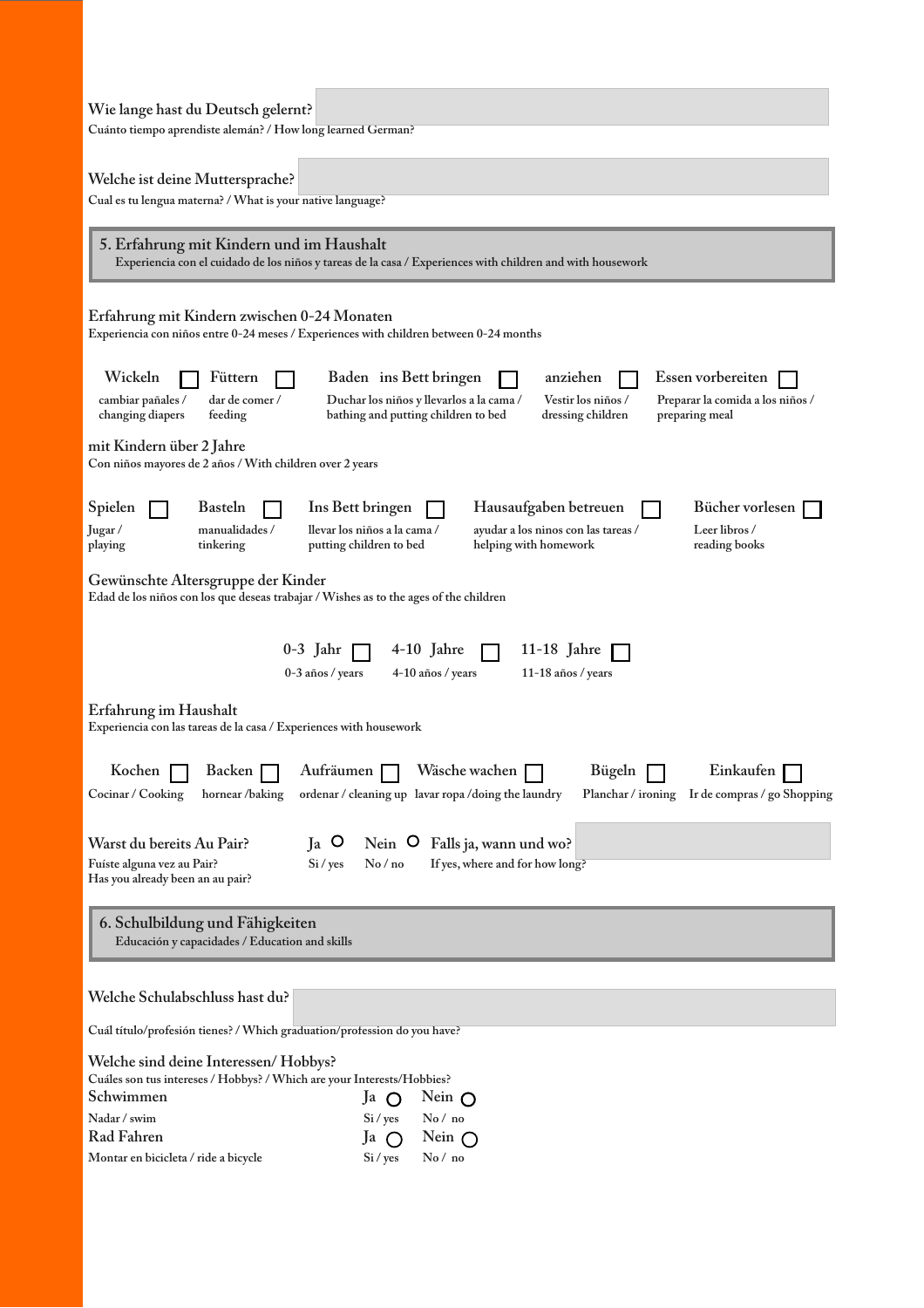| Musikinstrument Spielen<br>Tocar un instrumento / Musical instruments play                                                                                                                                         | $I_a$ O<br>Nein $\bigcirc$ Falls ja, Welches?<br>Si / yes<br>No/no          | Si? Cuál? / If yes, which                                      |                          |  |  |
|--------------------------------------------------------------------------------------------------------------------------------------------------------------------------------------------------------------------|-----------------------------------------------------------------------------|----------------------------------------------------------------|--------------------------|--|--|
| Hast du einen Führerschein?<br>Tienes lincencia de conducir? /<br>Do you have a driving licence?                                                                                                                   | Nein $\bigcap$<br>Ja $\bigcirc$<br>Si / yes<br>No/no                        |                                                                |                          |  |  |
| Falls ja, wie oft fährst du Auto?<br>En caso de que si, cada cuanto conduces Auto? /<br>If yes, how often do you drive?                                                                                            | $\circ$<br>Oft<br>A menudo/<br>Often                                        | nicht so oft<br>Ő<br>nie<br>de vez en cuando /<br>occasionally | O<br>$n$ unca /<br>never |  |  |
| Bist du Vegetariar?<br>Eres vegetariano? / Are you vegetarian?                                                                                                                                                     |                                                                             | Ja O<br>$Si$ / yes                                             | Nein Q<br>No/no          |  |  |
| Falls ja, würdest du Fleisch zubereiten?<br>En caso de ser vegetariano, preparaías carne? /<br>If yes, would you prepare meat?                                                                                     |                                                                             | Ja O<br>Si / yes                                               | Nein $\bigcirc$<br>No/no |  |  |
| Rauchst du?<br>Fumas? / Do you smoke?                                                                                                                                                                              |                                                                             | Ja<br>$\bigcirc$<br>$Si$ / yes                                 | Nein $()$<br>No/no       |  |  |
| Falls ja, würdest du im Haus der Familie darauf verzichten?<br>En caso de que fumes, dejarias de fumar en casa de la familia anfitriona? /<br>If yes, would you agree not to smoke in the house of the hostfamily? |                                                                             | Ja<br>$\Omega$<br>$Si$ / yes                                   | Nein $\bigcap$<br>No/no  |  |  |
| Leidest du an Allergien?<br>Ja O<br>Tienes alguna clase de alergias /<br>$Si$ / yes<br>Do you suffer from allergies?                                                                                               | Falls ja, Welche?<br>Nein $\bigcap$<br>No/no<br>Si? Cuáles? / If yes, which |                                                                |                          |  |  |
| Sonstige Krankheiten<br>Otras enfermedades / other medical problems                                                                                                                                                |                                                                             |                                                                |                          |  |  |
| 7. Abschließende Informationen<br>Información final / Final information                                                                                                                                            |                                                                             |                                                                |                          |  |  |
| Warst du schon einmal in dem Gastland?<br>Ya habías estado en el país anfitrión? / Have you ever been to the host country before?                                                                                  |                                                                             | Ja<br>$\left( \quad \right)$<br>$Si$ / yes                     | Nein $\big($ )<br>No/no  |  |  |
| Deine Fragen, Wünsche und Anmerkungen<br>Preguntas, deseos y sugerencias / Your questions, wishes and suggestions                                                                                                  |                                                                             |                                                                |                          |  |  |
|                                                                                                                                                                                                                    |                                                                             |                                                                |                          |  |  |
|                                                                                                                                                                                                                    |                                                                             |                                                                |                          |  |  |
| Wie/Wo hast du uns gefunden?<br>Cómo nos has conocido? / How did you hear about us?                                                                                                                                |                                                                             |                                                                |                          |  |  |
|                                                                                                                                                                                                                    |                                                                             |                                                                |                          |  |  |
|                                                                                                                                                                                                                    |                                                                             |                                                                |                          |  |  |